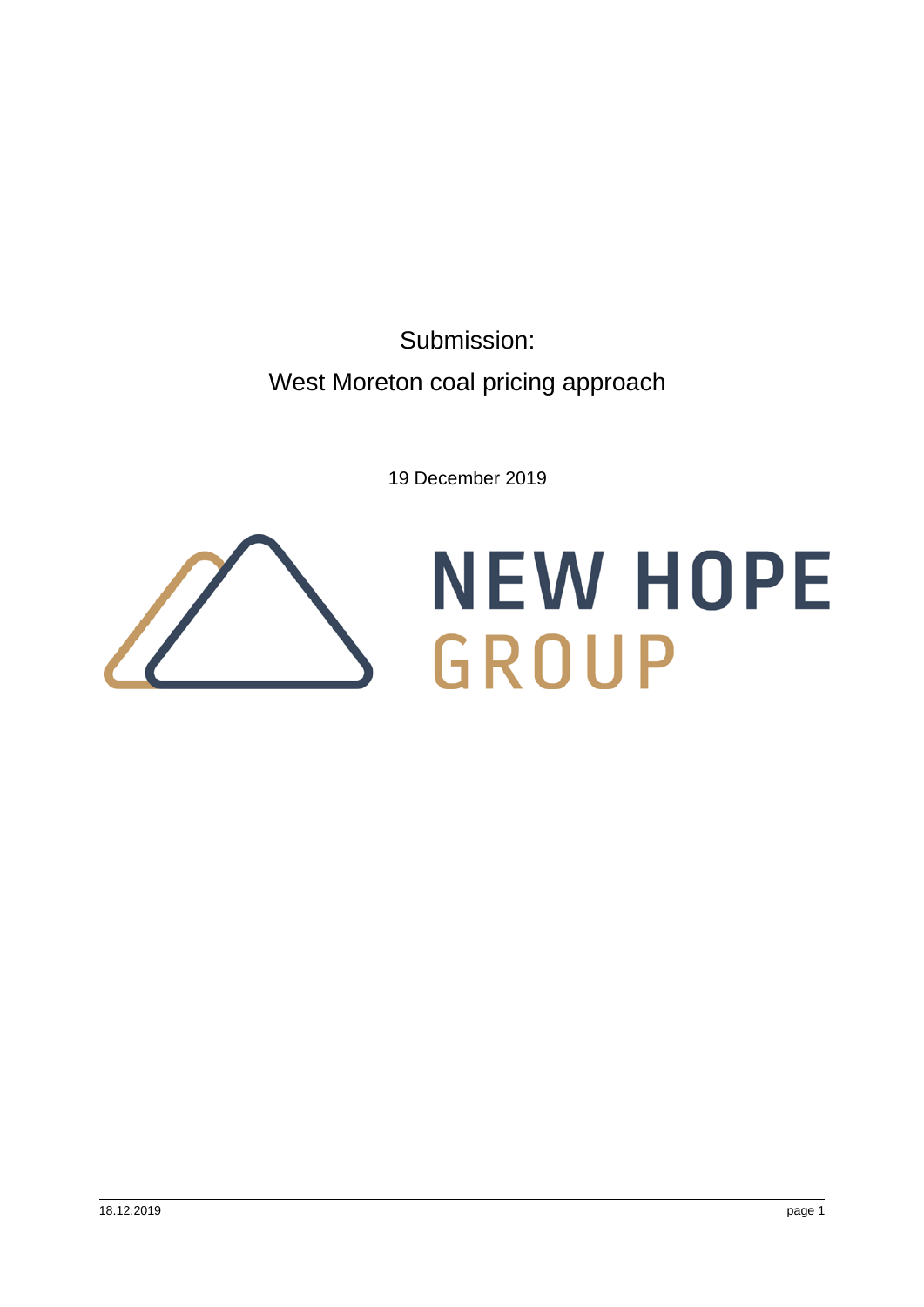# **Contents**

| 1              |                                                         | <b>Introduction</b>                                                             |                 |  |
|----------------|---------------------------------------------------------|---------------------------------------------------------------------------------|-----------------|--|
| $\mathbf 2$    |                                                         | <b>Executive Summary</b>                                                        |                 |  |
| 3              | QCA approved affordability-based reference tariffs      |                                                                                 |                 |  |
|                | 3.1                                                     | A building-blocks based tariff will be unaffordable                             | 4               |  |
|                | 3.2                                                     | The price of access must be affordable                                          | 4               |  |
|                | 3.3                                                     | Affordability level                                                             | 4               |  |
|                | 3.4                                                     | Affordability and QR cash costs                                                 | 5               |  |
|                | 3.5                                                     | For access charges to be affordable the reference tariff must be affordable     | 5               |  |
| 4              | Reassessment of the revenue ceiling                     |                                                                                 | 6               |  |
|                | 4.1                                                     | Why is a "total revenue requirement" required?                                  | $6\phantom{1}6$ |  |
|                | 4.2                                                     | Why is a complete reassessment required?                                        | $6\phantom{1}6$ |  |
|                | 4.3                                                     | Cost and capital allowances                                                     | $6\phantom{1}6$ |  |
|                | 4.4                                                     | Allocation to coal                                                              | $\overline{7}$  |  |
|                | 4.5                                                     | <b>WACC</b> parameters                                                          | $\overline{7}$  |  |
|                | 4.6                                                     | Trigger for reassessing the building blocks                                     | 8               |  |
|                | 4.7                                                     | Variations prior to the volume trigger                                          | 8               |  |
| 5              | <b>Loss Capitalisation Methodology</b>                  |                                                                                 |                 |  |
|                | 5.1                                                     | Acknowledgement that loss capitalisation is appropriate at this point           | 9               |  |
|                | 5.2                                                     | Limited life                                                                    | 9               |  |
|                | 5.3                                                     | Recovery premiums                                                               | 10              |  |
| 6              | Responses to other issues from the QCA Discussion Paper |                                                                                 |                 |  |
|                | 6.1                                                     | It is not appropriate to rely on negotiation to set an affordable access charge | 10              |  |
|                | 6.2                                                     | It is not appropriate to rely on disputes to set an affordable access charge    | 11              |  |
|                | 6.3                                                     | Flexibility for negotiated tariffs below the reference tariff                   | 12              |  |
|                | 6.4                                                     | Endorsed Variation Event: Change in Volumes                                     | 13              |  |
| $\overline{7}$ |                                                         | <b>Conclusions</b>                                                              |                 |  |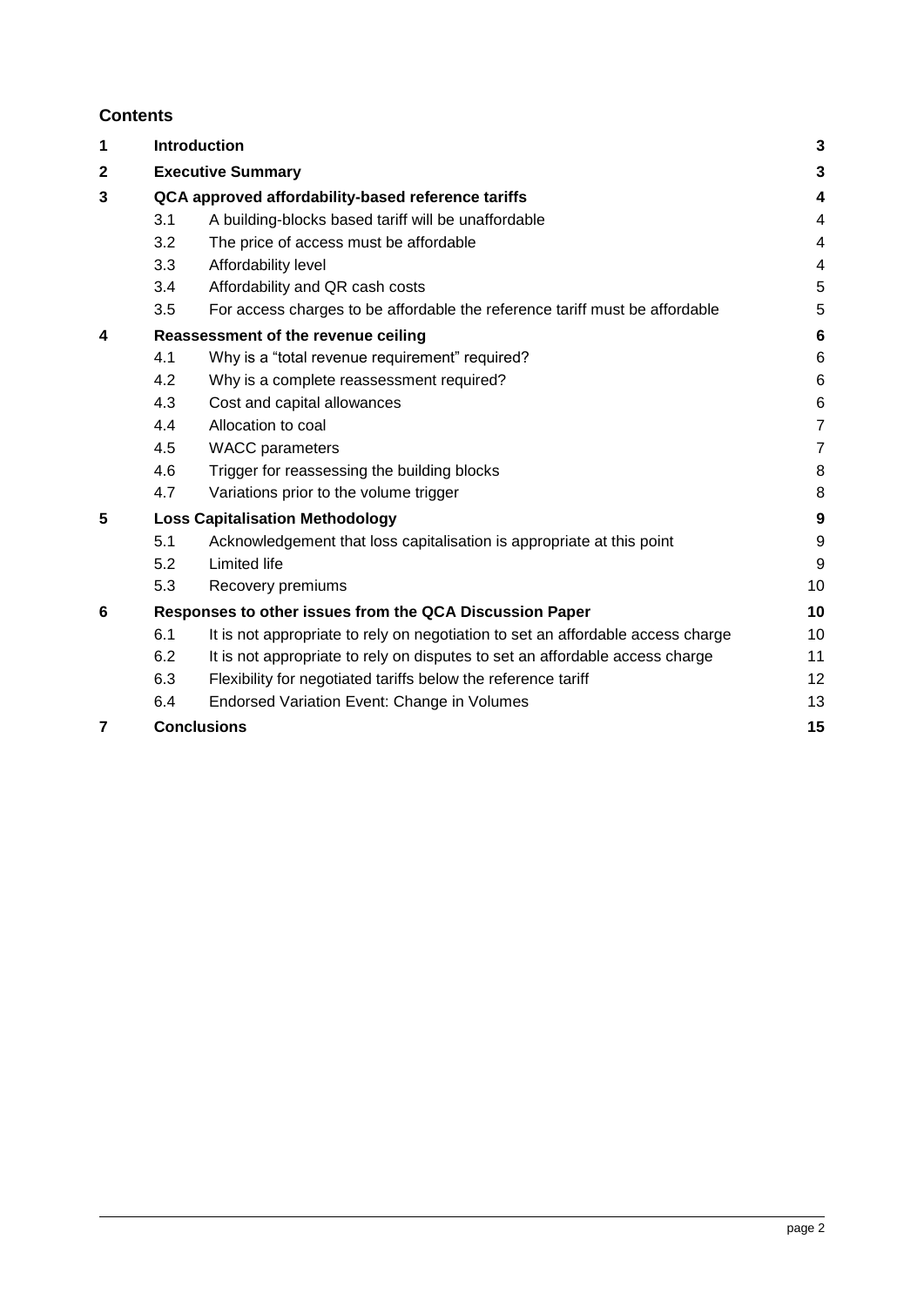# <span id="page-2-0"></span>**1 Introduction**

This submission is made on behalf of New Hope Corporation Limited (*New Hope*) in relation to:

- (a) the Queensland Competition Authority's (*QCA*) October 2019 Discussion Paper (the *Discussion Paper*) on West Moreton Coal Pricing under the 2020 Draft Access Undertaking (the *2020 DAU*); and
- (b) the related submission from Queensland Rail (*QR*) of 22 November 2019 (the *QR Tariff Submission*).

The submission sets out New Hope's views on the appropriate West Moreton reference tariff settings and explains the appropriateness of those positions.

While a number of the questions in the QCA Discussion Paper are implicitly answered in setting out New Hope's views on the tariff settings, for completeness the last section of the submission also seeks to address the remaining questions raised in the Discussion Paper.

## <span id="page-2-1"></span>**2 Executive Summary**

The appropriate West Moreton tariff regulatory settings for the 2020 DAU are:

#### **1. Reference Tariffs approved by the QCA, determined based on affordability**

- A reference tariff set at a level that is affordable for West Moreton coal producers.
- The affordable level is no greater than 5-10% above the tariff of \$16.94/'000gtk proposed in the QCA's draft decision (i.e. **\$17.787-\$18.634/'000 gtk**).
- Revenue foregone, being the gap between revenue earned from the affordability-based reference tariffs and total revenue requirement (based on building blocks) to be subject to loss capitalisation.

#### **2. Reassessment of the revenue ceiling**

- The total revenue requirement, used in the calculation of capitalised losses, will be based on building block revenue requirements, with each building block component being completely reassessed for the low volume scenario.
- Where volumes subsequently increase within a specified range (e.g. up to 4.1mtpa) , the total revenue requirement will be adjusted to reflect any variable element of building block costs, using formulae approved as part of the 2020 DAU.
- Where volumes increase beyond that specified limit, QR will be required to propose, and QCA to approve (if appropriate), adjustments to the variable building block elements and the total revenue requirement.

#### **3. Loss capitalisation**

- Revenue foregone (the gap between revenue earned and total revenue requirement) to be subject to loss capitalisation.
- Capitalisation of losses provides an opportunity (subject to conditions) for QR to recover foregone revenue if volumes return to higher levels.
- Capitalised losses to have a limited 5-year life (as per the QCA Draft Decision).
- Recovery of losses commences when the forecast revenue from the affordability-based reference tariffs exceeds the total revenue requirement.
- While losses are being recovered, reference tariffs will remain capped at the affordable reference tariff, but subject to this requirement, will be reduced to the greater of (i) the building blocks price plus a premium of 15% or (ii) the tariff that would result in recovery across a 15-year period, based on future forecast volumes.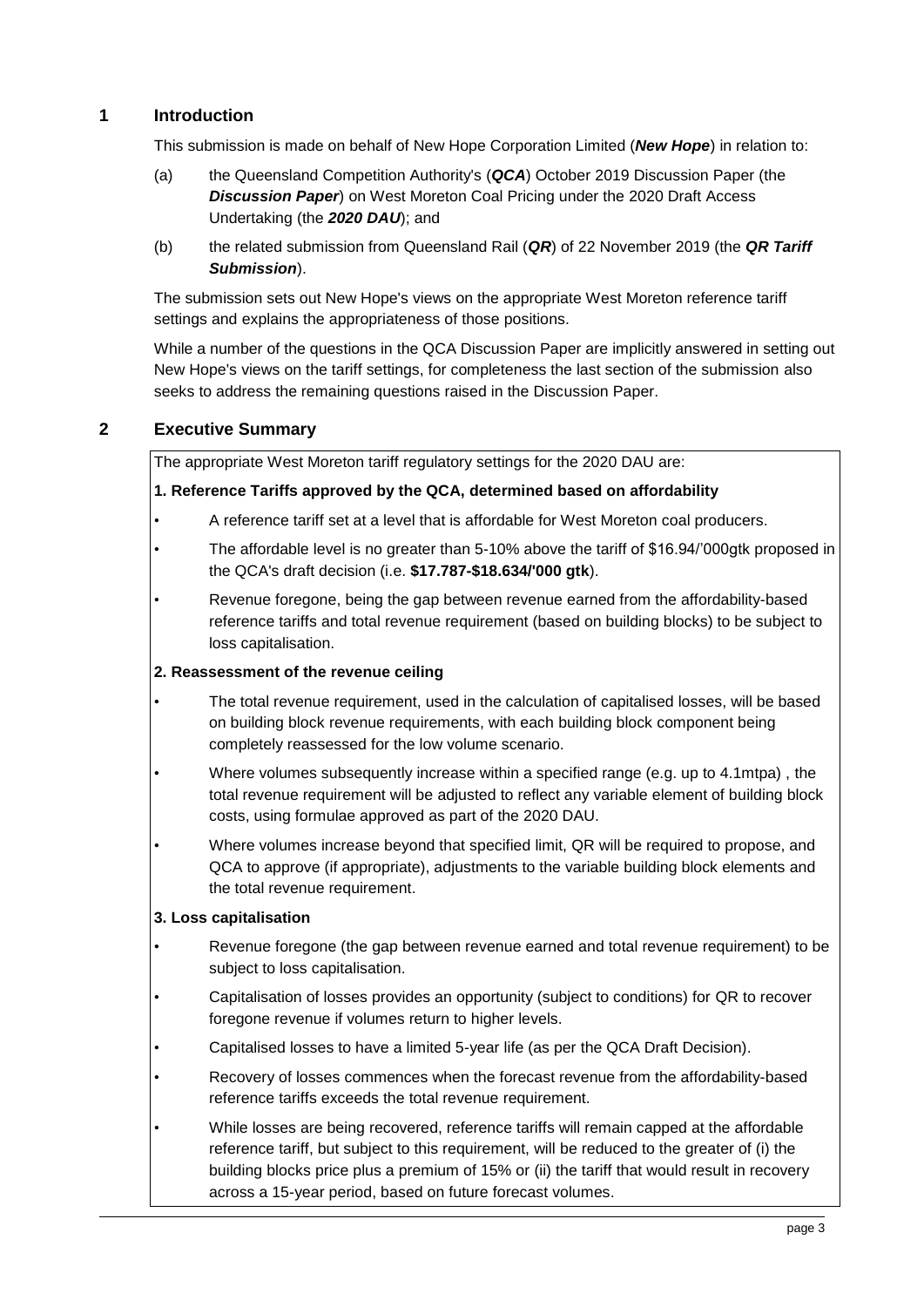## <span id="page-3-0"></span>**3 QCA approved affordability-based reference tariffs**

### <span id="page-3-1"></span>**3.1 A building-blocks based tariff will be unaffordable**

QR's initial submission in respect of the 2020 DAU calculated the building blocks tariff for a 2.1 mtpa volume forecast as \$52.58/'000 gtk (in \$2020/21).

The QR Tariff Submission now seeks approval for a 'ceiling' tariff of \$47.100/'000 gtk and confirms:

*Queensland Rail accepts that the revised ceiling tariff level is still unaffordable for Yancoal, and an alternative method for setting a low volume coal reference tariff is required*

Even if the latest figure was lowered further to reflect the approach taken in the QCA's Draft Decision (including the 87 path based allocation, a lower WACC and varied cost allowances) the charge would still be well above the level that is affordable for West Moreton coal producers.

### <span id="page-3-2"></span>**3.2 The price of access must be affordable**

A tariff which exceeds affordability levels will:

- (a) prevent any future contracting of coal volumes on the West Moreton network; and
- (b) at some point result in the closure of the remaining West Moreton coal mine.

That is clearly not an appropriate outcome, given that it would:

- (c) strand the investments of QR (West Moreton network), Aurizon (rolling stock), QBH (coal terminal) and coal producers;
- (d) result in the State being required to nearly entirely fund the continued operation of the West Moreton network; and
- (e) result in significant loss of employment, economic growth, coal royalties and other public benefits.

Only a tariff at affordable levels will facilitate continued utilisation of the network by Cameby Downs and create the conditions for investment in efficient new projects which will increase volumes to sustainable volumes (such as New Acland Stage 3).

#### <span id="page-3-3"></span>**3.3 Affordability level**

As the QCA Draft Decision notes:

*At very low volumes, one of the key questions will be how much the remaining access holder(s) are willing to pay. It is difficult to assess this precisely.*

The QCA Draft Decision also noted that current 2016 access undertaking reference tariffs can be assumed to be affordable as:

*both access holders continue to rail coal, and have done so through fluctuations in the thermal coal price.*

While the QCA recognised that that did not rule out the true willingness to pay being higher, the QCA's draft findings were:

### *that the price derived for the high-volume scenario should form the basis of the price at lower volumes as well.*

In previous submissions, New Hope supported that assessment, and suggested maximum affordability levels would be no greater than 5-10% above the high volumes tariffs proposed in the QCA's Draft Decision (which New Hope calculates as \$17.787-\$18.634/'000 gtk).

New Hope continues to consider that is the best estimate available of affordability levels for the 2020 DAU term.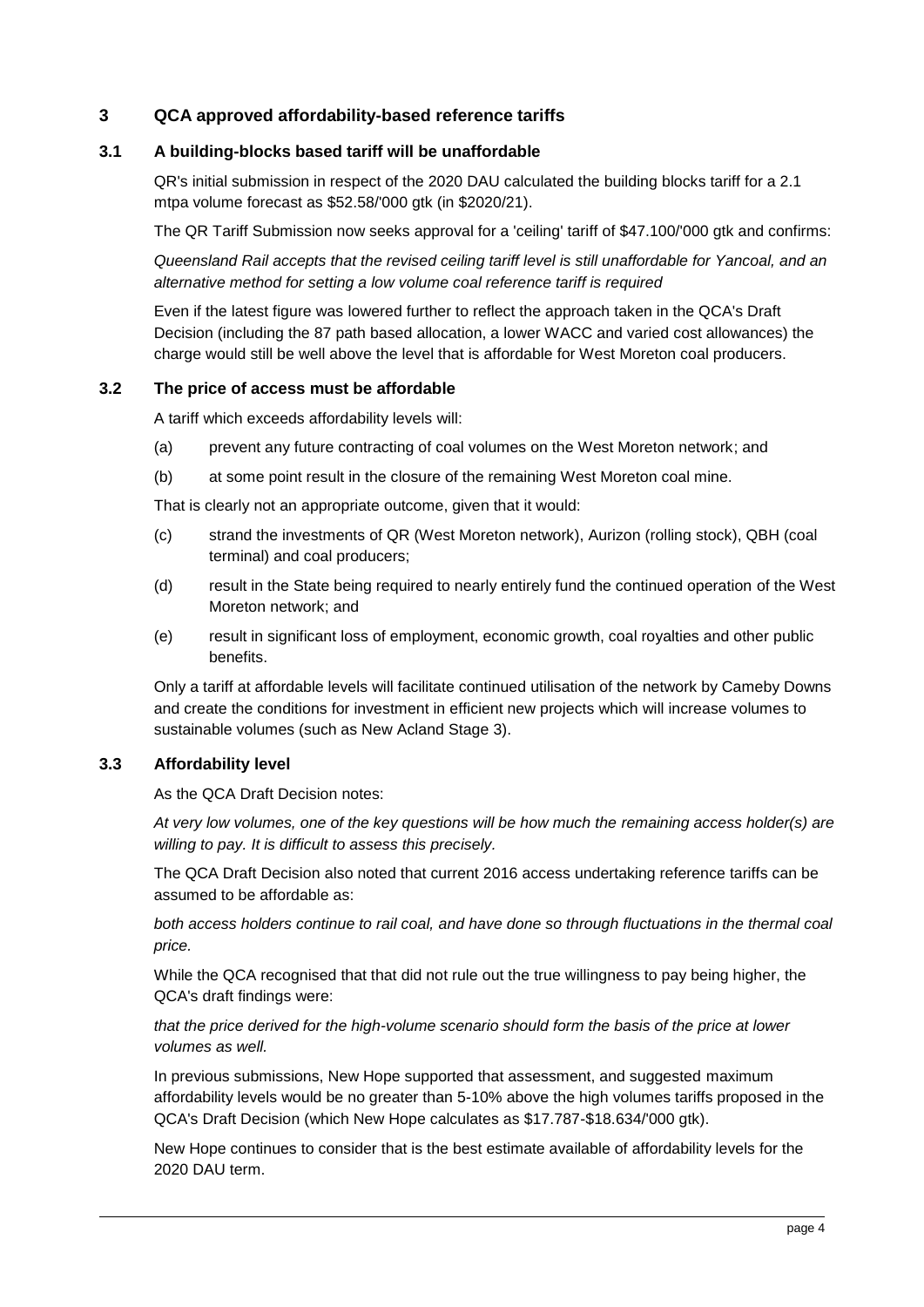Accordingly, QR's proposed \$25.72/'000 gtk is clearly not affordable and not appropriate. The only basis QR provides for that proposed tariff is an analysis that New Hope has pointed out in previous submissions is based on outdated and flawed analysis.

### <span id="page-4-0"></span>**3.4 Affordability and QR cash costs**

QR estimates its cash costs to be recovered by a tariff of \$21.81/'000 gtk (which is notably higher than the estimated affordability level).

That raises the question of how to reconcile that affordability level with QR's proposal that:

*An opening reference tariff being set at a level that recovers at least Queensland Rail's 'cash costs' ie. operating and maintenance costs of providing coal services in any year.*

As the QCA Draft Decision recognises, the high proportion of fixed costs creates a challenge for achieving revenue adequacy from coal services on the West Moreton system at low volumes.

As discussed in section [4,](#page-5-0) and as foreshadowed in the QCA Draft Decision, a complete reassessment of efficient costs needs to be undertaken for the low volume forecast. Based even on the preliminary analysis of the QCA's expert economic consultant (Systra), and the extent to which it has been rejected by QR in the QR Tariff Submission, New Hope considers it is evident that QR's efficient cash costs are likely to be materially lower than the actual cash costs they are claiming.

Accordingly, New Hope considers that it is likely the gap (if any) between QR's efficient cash costs and the affordability levels will be fairly narrow, and may fall within the bounds of imprecision associated with estimating affordability. That is, QR's cash costs, properly assessed for the low volume scenario, may be within or only slightly above the affordable range suggested in Section 3.3.

### <span id="page-4-1"></span>**3.5 For access charges to be affordable the reference tariff must be affordable**

Both QR and New Hope consider the appropriate way to set charges is a QCA approved reference tariff.

New Hope noted with serious concern the structure raised in the Discussion Paper of a building blocks based reference tariff, with the intention that it would form a ceiling price and the assumption that QR will negotiate a commercially appropriate price below that level.

First, that would have the outcome that existing access agreements (which are presumably on the terms of the relevant standard access agreement in this regard) would then automatically involve charging a building blocks based reference tariff that all parties consider unaffordable.

Second:

- (a) the difficulty which stakeholders have experienced in seeking to commercially negotiate low volume tariffs;
- (b) the lack of clear success stories of volumes on the West Moreton line being retained or increased through commercial negotiation of affordable tariffs; and
- (c) QR's assessment of its cash costs being above New Hope's assessment of affordability levels,

strongly suggests it cannot be assumed that access charges will be able to be negotiated at an affordable level.

This issue is more fully responded to in section [6](#page-9-1) below, which further addresses why the alternative model referenced in the Discussion Paper is not appropriate.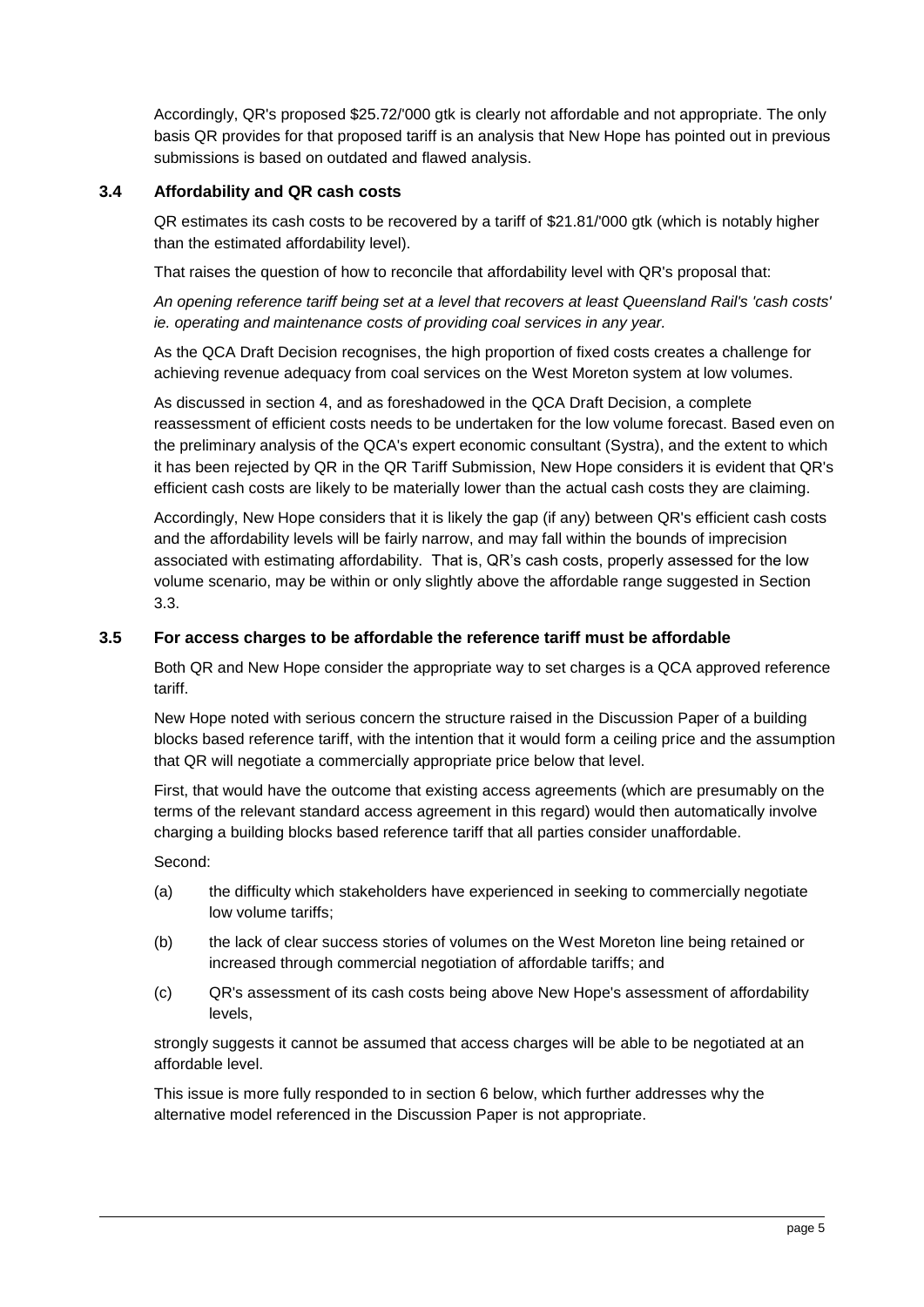### <span id="page-5-0"></span>**4 Reassessment of the revenue ceiling**

### <span id="page-5-1"></span>**4.1 Why is a "total revenue requirement" required?**

As discussed above, all stakeholders consider it appropriate at low volumes for tariffs not to be based on building blocks based pricing.

However, as discussed further in section [5](#page-8-0) below, while there is reason to believe that volumes are likely to recover to sustainable levels during the 2020 DAU period, New Hope is supportive of implementing a loss capitalisation methodology (having regard to the pricing principles and the legitimate interests of QR as required by the QCA Act).

By its nature a loss capitalisation method will require an assessment of the difference between the reference tariff based revenue and the total revenue requirement that reflects the total of the building block costs. Consequently an appropriate total revenue requirement is required to be determined as part of assessing the 2020 DAU.

### <span id="page-5-2"></span>**4.2 Why is a complete reassessment required?**

The QCA's Draft Decision on the 2020 DAU derived Reference Tariffs, based on the building blocks, which reflected a 9.1mtpa volume scenario.

While the weighted average cost of capital (*WACC*) parameters would not be anticipated to vary with volumes, efficient and appropriate operating and maintenance costs and capital expenditure would be anticipated to reduce and allocation of common network assets and costs to coal services should also be reconsidered as the proportion of coal utilisation declines.

If these items are not thoroughly assessed, the total revenue requirement will be artificially high, and as a result the capitalised losses will be artificially inflated.

That is not appropriate, and has the potential to disincentivise the very contracting of future volumes on the West Moreton network that is required to address the current situation (by unduly prolonging the period over which capitalised losses are recovered, effectively making new projects marginal for longer).

Accordingly, New Hope considers a complete reassessment of the non-WACC building blocks is appropriate and required.

That is completely consistent with the approach foreshadowed in the QCA's Draft Decision.

### <span id="page-5-3"></span>**4.3 Cost and capital allowances**

A low-volume scenario based on as little as 2.1mtpa (that is, without any forecast New Acland services) clearly requires a fresh assessment of efficient operating and maintenance costs, including review by an expert.

Considerations would include:

- (a) reduction in all variable costs (including usage-based maintenance requirements);
- (b) potential for resetting fixed costs. For a substantially different volume scenario such as the scenario outlined above, opportunities are likely to exist to eliminate or reduce costs which, within normal ranges, would have been considered as fixed;
- (c) a reassessment of the standards to which infrastructure must be maintained. For example, a lower standard involving potential for increased unplanned outages or more speed restrictions may be acceptable where ample spare capacity exists (allowing for recovery);
- (d) reassessment of trade-offs between capital and operating costs; and
- (e) reassessment of the allocations of network capital and operating costs to coal services.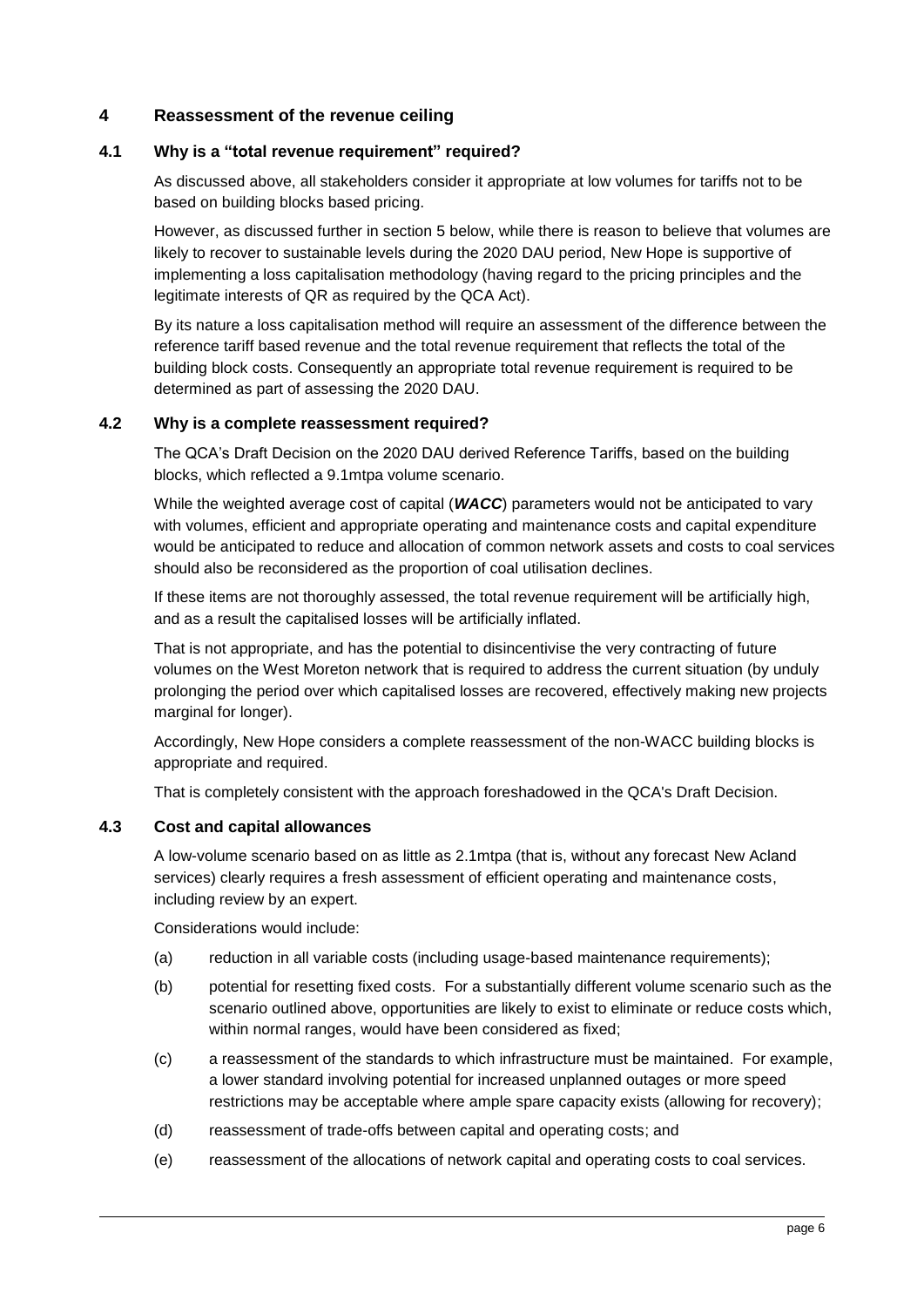QR has previously indicated that only a small portion of its costs can be considered variable, including capital costs (that is, most capital expenditure projects are still required at lower volume scenarios). While this is not a surprising conclusion for volume variances within a normal range (of one or two million tonnes), a reassessment is required in the current circumstances where volume is projected to fall to approximately 23% of the original volume forecast.

In relation to the parts of the QR Tariff Submission concerning cost allowances, QR has only made minor reductions in costs and has rejected much of what the QCA's expert consultant, Systra, indicated. New Hope notes that the previous report provided to the QCA by Systra referred to a number of the opportunities for lower costs that would be anticipated at lower volumes. Given that Systra's focus was on the 9.1 mtpa volume forecast scenario, New Hope envisages that further opportunities to create efficiencies and cost savings would be identified in the course of a focused review on the 2.1 mtpa scenario.

### <span id="page-6-0"></span>**4.4 Allocation to coal**

The QCA Draft Decision proceeded on the basis of allocating the regulatory asset base to coal based on 87 paths.

The appropriateness of that decision needs to be critically reassessed in the face of coal volumes now being forecast to be materially lower.

As discussed previously, the system was not originally designed for coal transportation, is not an optimal rail system for coal transportation given the significant axle load and train length limitations and the constraints imposed through the Metropolitan system. The 87 path allocation also already involved New Hope and Yancoal paying for capacity that is not currently utilised for coal, and that issue will only be further exacerbated as volumes decline towards the 2.1 mtpa forecast.

New Hope considers that this allocation should be reduced, and only returned to 87 paths if and when the volume trigger referred to in section [4.6](#page-7-0) below is passed.

## <span id="page-6-1"></span>**4.5 WACC parameters**

New Hope's position on the WACC parameters has been set out in its previous submissions. There is no rationale for altering those parameters merely because a low volume scenario has arisen.

The risks involving the future of the New Acland mine relate to the approval of a mining lease in a specific set of circumstances. The risk can in no way be characterised as a systematic risk.

Equally importantly, the risks regarding the New Acland mine were well known at the time of the QCA's previous Draft Decision on the 2020 DAU and the situation is unchanged (i.e. the timing of grant of approvals for the mine remains uncertain, but with some progress being made).

If anything, the current submissions process demonstrates the clear extent to which the regulatory framework seeks to provide QR with revenue adequacy and protect it from volume risk. Despite coal volumes deteriorating in a manner which would leave an unregulated infrastructure provider simply being able to charge an affordable tariff, great effort is being gone to by the QCA to establish a loss capitalisation methodology which provides QR with prospects of its higher returns simply being deferred.

Accordingly, New Hope considers it would not be appropriate to increase the asset beta from that set out in the Draft Decision, which is already materially higher than the closest coal rail network comparisons, and at the top of the appropriate range identified by the QCA's economic consultant, Incenta.

In relation to the comments in the QR Tariff Submission on this issue, an appropriate WACC cannot be simplistically derived (as QR once again proposes in the QR Tariff Submission) from comparing the WACC's determined for other infrastructure providers without analysing the degree to which the regulatory and commercial risk of those other providers is comparable to QR.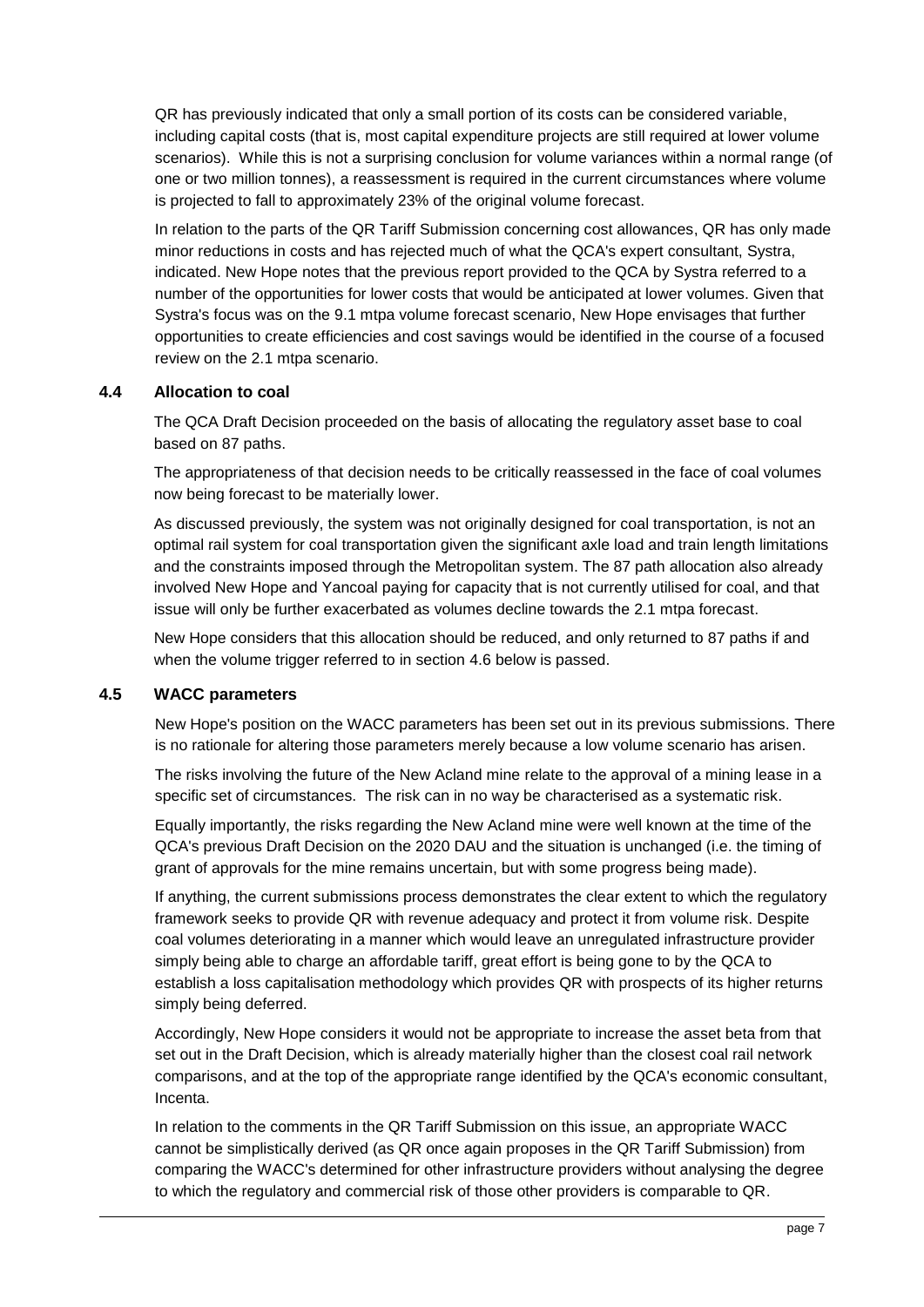New Hope acknowledges that time-based parameters like the risk-free rate will be updated based on the relevant averaging period.

## <span id="page-7-0"></span>**4.6 Trigger for reassessing the building blocks**

QR proposes in the QR Tariff Submission that, upon volumes reaching 4.1 mtpa, it would be required to submit a draft amending access undertaking to reset the approach to the West Moreton tariff.

New Hope acknowledges that (at least in the short term) there are likely to be a range of low volumes at which costs are relatively similar and able to be reasonably extrapolated from the 2.1 mtpa estimate, and that at some point there will be a specified level where a step-change in costs is likely to occur. For the purposes of providing certainty to all parties about the approach, New Hope is willing to accept QR's assessment that 4.1 mtpa is the appropriate 'volume trigger' in this regard.

However, New Hope considers that to be appropriate, the only changes to be considered at the volume trigger point are the non-WACC related building blocks. That is, a reassessment of the total revenue requirement which is relevant to the calculation of the capitalised loss.

In particular, New Hope is opposed to the 'volume trigger' becoming an excuse to completely re-set the approach to West Moreton tariffs.

It is important for facilitating volume arising through future coal investment decisions that project proponents such as New Hope have as much certainty as is reasonably possible about how the tariff will operate, including the level at which the QCA has set the affordability based tariff and the loss capitalisation methodology that the QCA has implemented. It is not in the interests of access seekers, the public interest or consistent with the object of encouraging efficient investment and utilisation of the West Moreton network to create a high likelihood of major changes in tariff approach at a relatively small volume increase.

If QR's position was adopted it would seem to mean that New Hope would be placed in the position of determining its investment decision for New Acland Stage 3 without any certainty as to how the reference tariff might vary due to the project being developed (as the project will, at some point during its ramp up cause the West Moreton network to pass the 4.1 mtpa volume trigger).

New Hope sees no reason why the passing of the 4.1mt threshold should require a reassessment of:

- The affordable reference tariff
- The approach to loss capitalisation or to the repayment of losses: the approach to 'recovery premiums' proposed by New Hope in Section 5.3 provides certainty to all stakeholders and will remain appropriate at any given volume level, until the point at which losses have been recovered.

Therefore, New Hope considers that a limited-parameter review is appropriate at 4.1mt, confined to an update of the total revenue requirement.

However, a further review of West Moreton pricing is appropriate at the point in time at which no remaining capitalised loss exists. At this time, recovery premiums should be removed from tariffs, reference tariffs may reflect full building block cost recovery, and a review of each building block element may be required.

#### <span id="page-7-1"></span>**4.7 Variations prior to the volume trigger**

Even if the 'volume trigger' above is set at the point at which a step change in costs will occur and costs are largely fixed, there will still be some variable components of the costs incurred in providing West Moreton coal rail access services.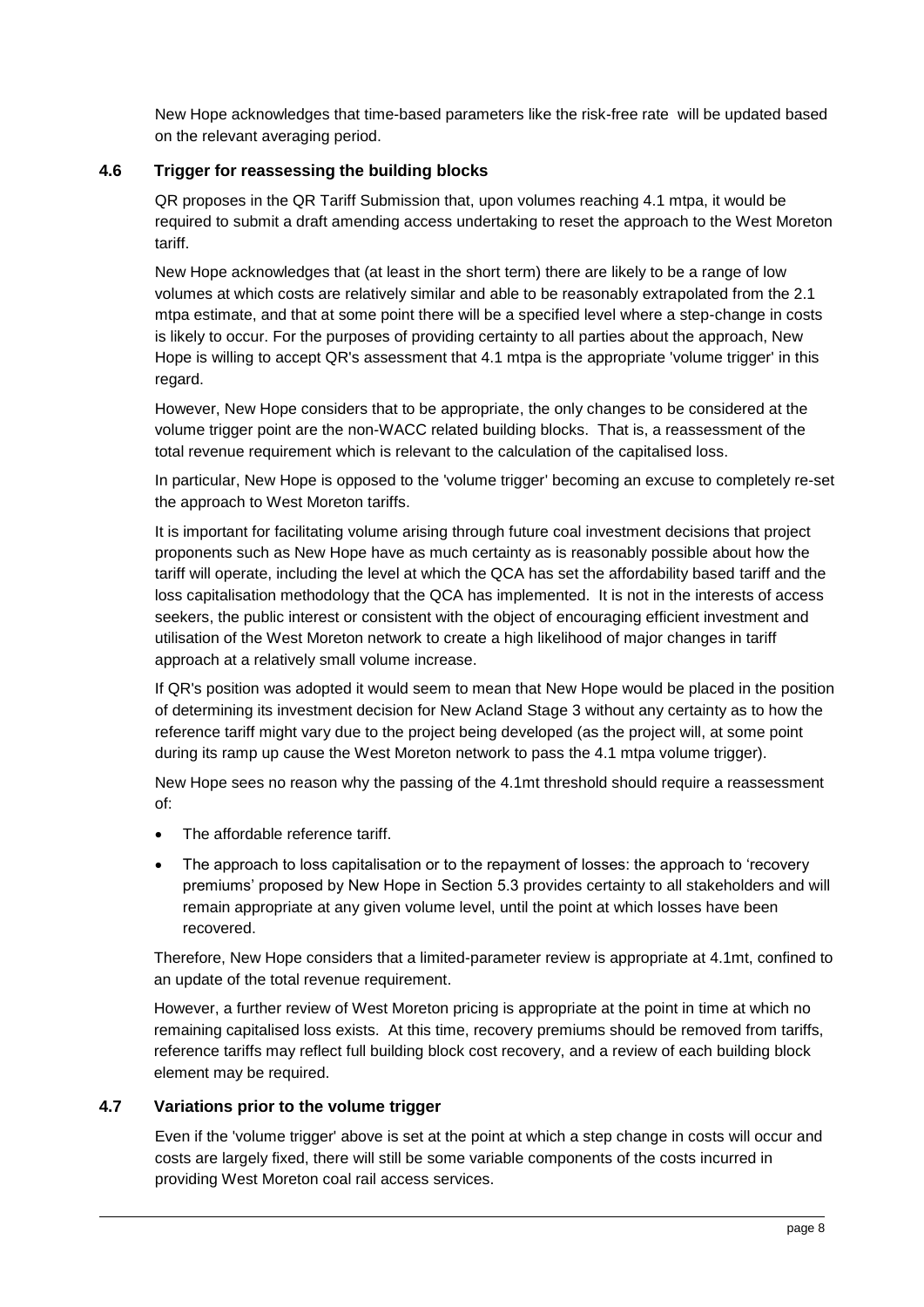To provide certainty to all parties, New Hope proposes that for volumes between 2.1 mtpa and the proposed 'volume trigger' of 4.1 mtpa, formulae should be approved as part of the ultimate decision in respect of the 2020 DAU regarding how the non-WACC building blocks would appropriately move at different values.

## <span id="page-8-0"></span>**5 Loss Capitalisation Methodology**

## <span id="page-8-1"></span>**5.1 Acknowledgement that loss capitalisation is appropriate at this point**

As has been explained in New Hope's September 2019 submission on the draft decision, and in our October 2019 submission on the proposed Review Event, New Hope considers that limited-life loss capitalisation is appropriate in the circumstance where an affordable Reference Tariff, applied to forecast volumes, does not provide sufficient revenue to fully cover the efficient costs determined from the building block approach.

New Hope is willing to support loss capitalisation provided that there is a reasonable prosects of volumes returning to levels which can address the issue in the medium term.

New Hope continues to seek the required approvals for development of the New Acland Stage 3 project and, at this stage, continues to consider it remains reasonable to assume that (provided the tariff is set at an affordable level) it will be developed during the term of the 2020 DAU.

## <span id="page-8-2"></span>**5.2 Limited life**

New Hope's principal concern with loss capitalisation has always been that, if there is a sustained period of lower volumes (e.g. if New Hope continues to experience delays in receiving approvals in relation to New Acland Stage 3), the capitalised losses might accumulate to a point that they are realistically not recoverable in the medium term. In that regard, New Hope notes that special leave to appeal to the High Court has now been sought by the objector to the New Acland Stage 3 mining lease application.

If sustained delays were to occur, any new access seeker would be facing the prospect of the access charges being set at the 'affordability level' for an extended period, such that their project would presumably be relatively marginal for that significant period (given that, in our view, the 'affordable levels' being considered are affordable only in terms of allowing an existing mining operation to survive, and will not provide margins which justify significant capital expenditure). That will have a chilling effect on new investment, and thereby counterproductively hinder any future volume recovery.

New Hope is willing to support the limited-life loss capitalisation approach set out in the QCA's Draft Decision as representing a reasonable approach to overcome that issue (in conjunction with the approach to recovery premiums noted below).

In particular, New Hope supports the limited-life for loss capitalisation the QCA has proposed as:

- (a) it provides a framework within which the applicable reference tariff can be set at affordable levels during the period where there is a (hopefully) temporary decline in volumes, while creating the potential for future recovery for QR when volumes recover;
- (b) the amortisation of losses ensures that future access seekers would not be disincentivised due to facing long-term additional costs as a result of a sustained past period of low demand; and
- (c) it creates the right incentives for QR to do what it can to facilitate volumes recovering more quickly.

New Hope understands, and agrees with, QR's view that the 5 year amortisation period is somewhat arbitrary. To us, the key consideration is how long a new entrant (or returning mine in the case of New Acland Stage 3) should expect to pay a tariff which is barely affordable, when the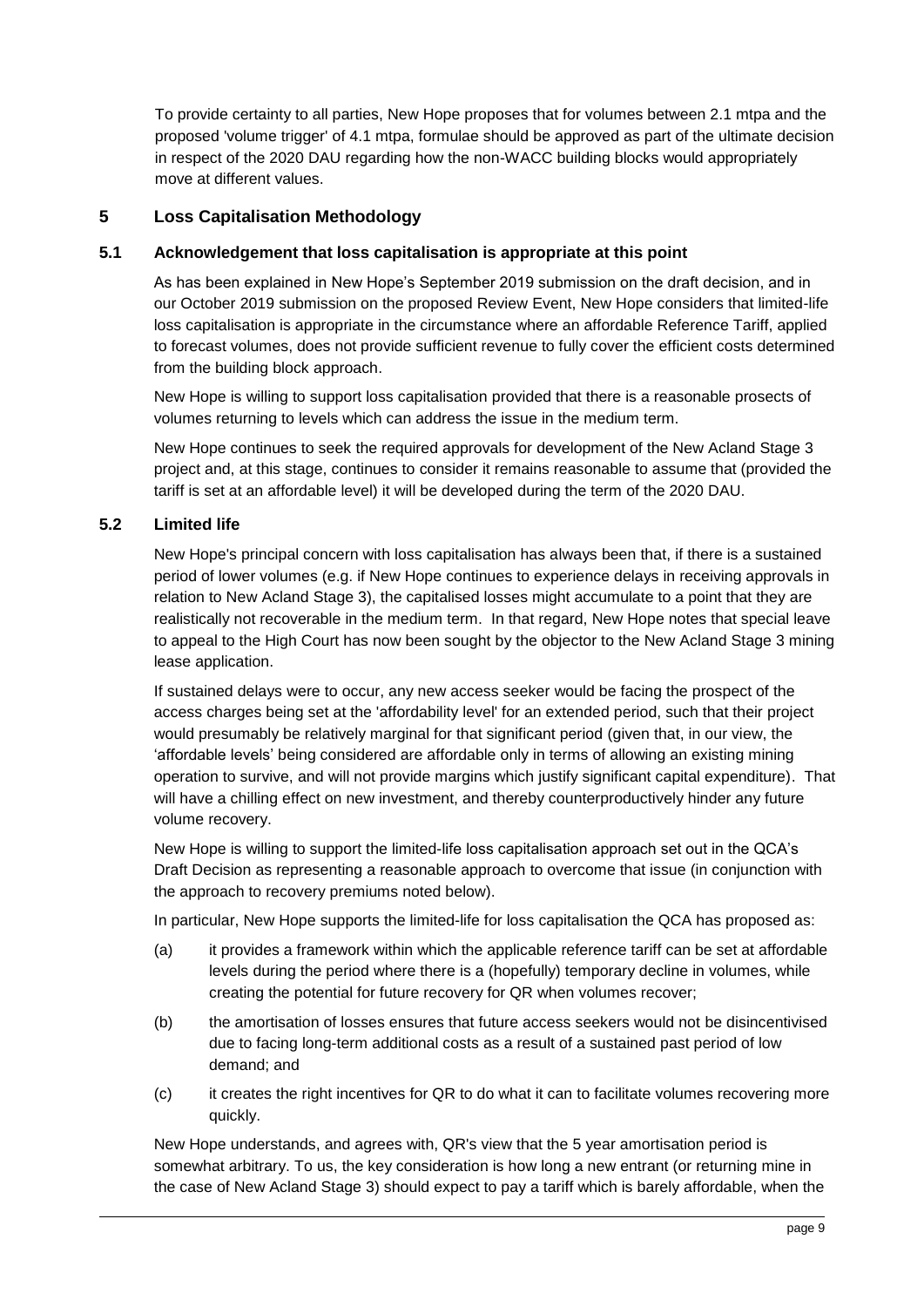true building block cost of the service is actually below the level of the tariff being paid (but is inflated by the effects of an historical period of low demand). Under the QCA's proposed approach, tariffs may remain at this level for up to a decade. This represents a significant portion of the economic life of most mining projects. The prospect of earning only marginal returns on a significant investment for up to a decade clearly has the potential to chill investment. However, New Hope understands the need to balance this consideration against QR's legitimate business interests. While we consider that the capitalisation of losses for up to five years, followed by a further five years of amortisation, is a somewhat arbitrary and long period, we are unable to suggest an objective methodology for determining the appropriate amortisation period. We therefore accept that the QCA must apply its judgement to balancing the competing considerations.

## <span id="page-9-0"></span>**5.3 Recovery premiums**

New Hope supports the QCA's proposals that there should be a cap on the premium which QR can earn above the building blocks based tariff (once it falls below the affordability level used to set the initial reference tariff) – in addition to ensuring that in no case would the tariff rise above the affordability level.

In setting the premium, there needs to be a balance between ensuring the tariff remains affordable while incentivising future coal volumes by providing hopes of the tariff returning to more sustainable long term levels as soon as possible.

In relation to the level of the cap on the premium, New Hope considers that it is in all parties interests to ensure the recovery happens within a reasonable time once the building blocks tariff falls below the initial affordability based tariff, and acknowledges the QR Tariff Submission comments regarding a 10-15 year recovery period.

Consequently, New Hope suggests that rather than setting the recovery premium at a straight 15% (as proposed in the QCA Draft Decision), it should be set at the higher of 15% or the level that would (based on forecast future volumes) result in repayment of the capitalised losses within 15 years from the point at which repayment commences. This also results in the premium being less arbitrary – as it is designed to achieve the purpose of recovery within a defined period.

## <span id="page-9-1"></span>**6 Responses to other issues from the QCA Discussion Paper**

#### <span id="page-9-2"></span>**6.1 It is not appropriate to rely on negotiation to set an affordable access charge**

As discussed briefly in relation to the need for affordable tariffs, New Hope considers it is not appropriate to either not set reference tariffs or set reference tariffs at unaffordable building blocks based levels and then assume that QR and customers will negotiate affordable pricing.

New Hope considers that past history does not demonstrate such an appropriate would be successful noting that:

- (a) despite that loss of coal and grain volumes, to New Hope's understanding prices have not been altered in a way designed to incentivise the retention or increase of volumes on the line; and
- (b) in the face of softening coal prices and declining volumes QR has submitted a review event submission (and now a further submission) seeking tariffs known to be well above what is affordable for the remaining producers.

QR also has a different set of incentives that operate in relation to the West Moreton network, which mean they are likely to respond differently to the challenges of declining utilisation than a private monopolist would be expected to (i.e. being incentivised to negotiate a commercial tariff that encourages additional volumes to return to the point where economies of scale makes the system profitable again). Whereas, the Discussion Paper seems to implicitly assume QR would be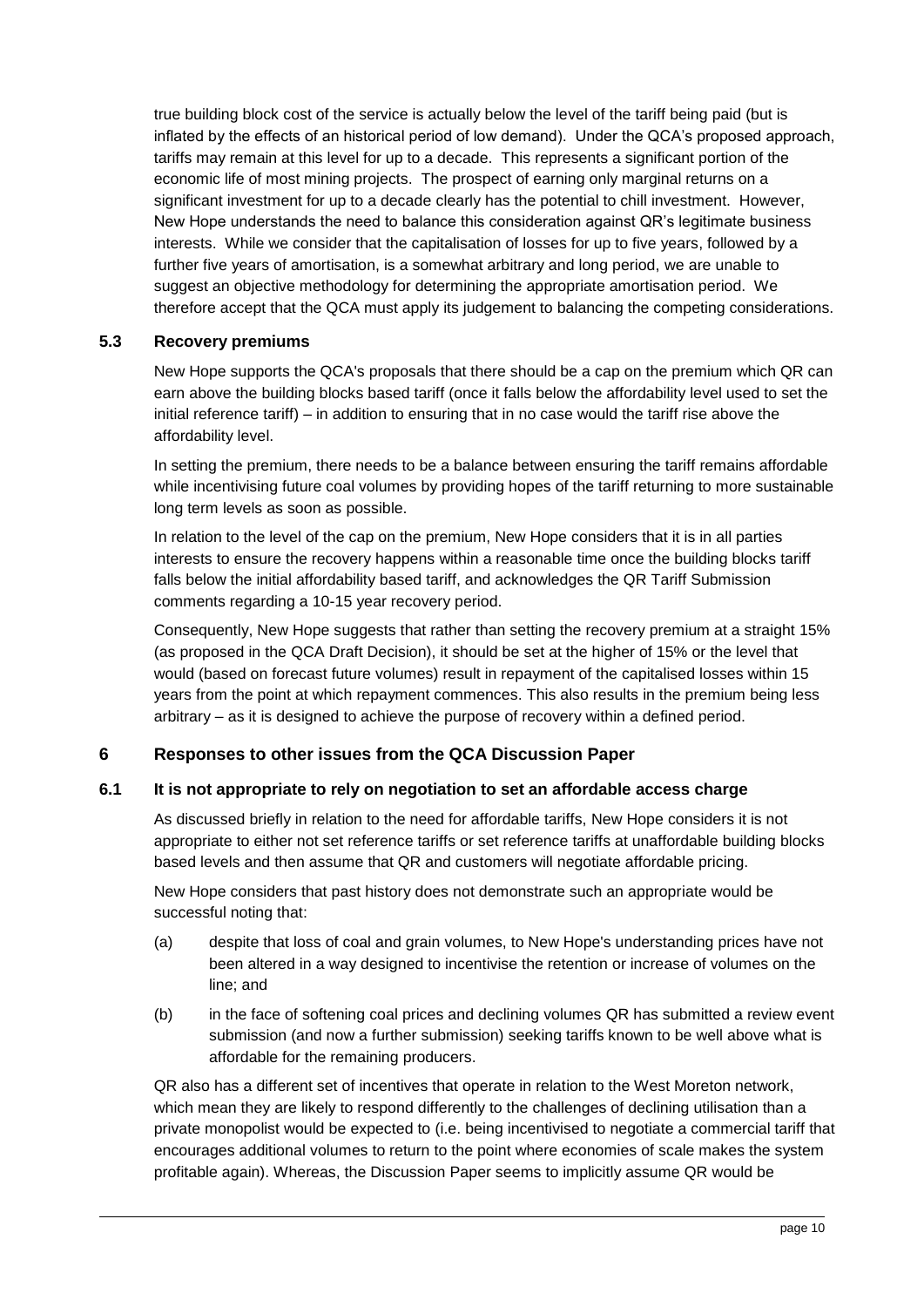incentivised to negotiate affordable tariffs – presumably on the basis that that might be argued to occur on QR's other major systems (Mount Isa Line and North Coast Line).

For example:

- (c) unlike a private monopolist, QR is not solely motivated by profit maximisation such that it can be assumed they will reach agreement on an affordable tariff as part of maximising longer term coal revenues. QR's clear priority is the provision of passenger services, given the direct impact on individual consumers and significant media and political scrutiny they receive in relation to that aspect of their business. Lower coal volumes actually assist QR in operating its passenger services by reducing use of the Metropolitan system by nonpassenger services. While we recognise the genuine efforts of many QR staff to provide services to the coal industry, it is not clear this would extend to decisions at board or shareholder level to voluntarily offer services to coal customers at a price which QR perceived as being below cost;
- (d) QR is not exposed to losses or asset stranding in the same way as a private monopolist. QR presumably anticipates that the State will continue to fund the operation of the West Moreton network irrespective of whether coal volumes continue, given the grain, passenger and other non-coal freight which utilises the line (as the State does for numerous other parts of QR's regional network);
- (e) there are likely to be real difficulties for QR, as a large statutory authority which is used to charging coal customers the QCA determined reference tariff, to be sufficiently informed about the economics of coal producer's affordability and commercially nimble enough to negotiate a tariff at that level (despite it being perceived as a below cost tariff);
- (f) QR needs Ministerial approval for major access agreements, and may understand or suspect that such approval is not likely to be forthcoming for what might be perceived as subsidising thermal coal, which may have some political sensitivities;
- (g) where there is uncertainty about the State's views on long term plans for coal transportation with theoretical alternatives like the Inland Rail (or even Surat Basin Rail), QR may not believe it will recover costs that it absorbs at lower volumes when volume recovers;
- (h) as discussed in the QCA's Draft Decision concerning the declaration review, QR has market power and the incentives to exercise it through monopoly pricing due to road being uncompetitive for coal haulage, and other non-cost factors preventing road haulage being practical. Where QR considers its tariffs are not a determinative factor in the investment decisions of coal producers (which is a position argued by QR in the declaration review process) there is a high risk of QR setting the tariff at unaffordable levels; and
- (i) existing access agreements require payment of the reference tariff on a 100% take or pay basis – such that there is a period (i.e. for the term of the Cameby Downs access agreement) for which QR is likely to have the view that volume will not decline further even if they do not negotiate affordable tariffs.

It is clear to New Hope that the above set of circumstances mean that it is not appropriate to regulate access charges in a way that assumes that an affordable tariff would be reached through negotiation (and such an appropriate will impede any volume recovery and potentially eliminate the remaining volume on the line).

## <span id="page-10-0"></span>**6.2 It is not appropriate to rely on disputes to set an affordable access charge**

For completeness, we note the suggestion in the Discussion Paper of an alternative approach in which the reference tariff is considered a ceiling, and in which, where access charges are disputed, the QCA would not be bound by the reference tariff.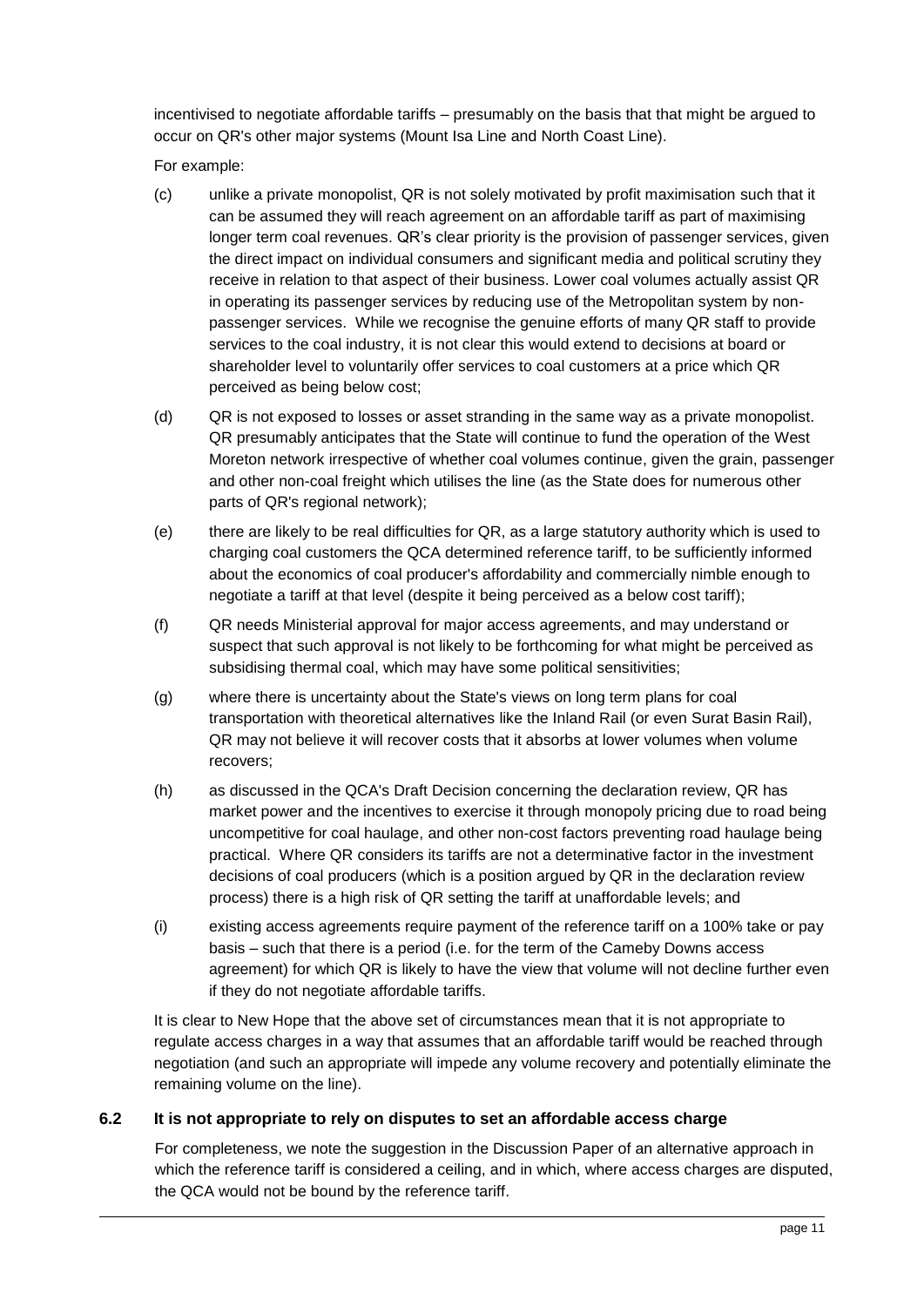We also do not consider this to be a workable approach, because:

- (a) for the term of existing Access Agreements, there is no scope to dispute access charges (that is, QR is contractually entitled to charge the Reference Tariffs and, based on past behaviour, would be expected to insist upon those rights);
- (b) for additional ad-hoc or temporary services an access dispute will not be resolved in the time required – such that any theoretical dispute rights are practically useful; and
- (c) for new Access Agreements, the process of negotiating with QR, then initiating a dispute for determination by the QCA, will be inefficient, expensive, and will cause extensive delays and uncertain outcomes.

In addition, any such dispute in the context of new access would likely centre around the affordability of the reference tariff, rather than on the reference tariff itself or on the underlying building blocks (given that the QCA's views on the building blocks will already be reflected in the reference tariff). Case by case disputation of this issue would add significant time, cost and uncertainty to the development of any new coal projects. Where the decision the QCA makes as an arbitrator on the affordable reference tariff will have significant consequences for the profit margin of a project, it is likely that any new developer of a coal project may have to defer the investment decision until the outcome of that arbitration is finalised. That level of delay and uncertainty obviously hinders volume recovery and is impractical where an access seeker will also be trying to make investment decisions and contracting other supply chain capacity and operational inputs in parallel.

While we acknowledge the challenges of establishing an affordable reference tariff for the term of the undertaking, we consider that it is better that these challenges be faced now, and an outcome determined, in order to provide certainty, enhance the prospects of volume recovery and avoid a series of future disputes.

## <span id="page-11-0"></span>**6.3 Flexibility for negotiated tariffs below the reference tariff**

## (a) **Conditional support for negotiated tariffs below the reference tariff**

New Hope appreciates that if QR had the right to negotiate tariffs below an affordability based reference tariff, in an environment where QR's costs are largely fixed, it would be possible for some incremental volumes to be provided profitably at a below reference tariff price (and thereby mitigate the capitalised losses).

While allowing QR to negotiate access charges below the Reference Tariff appears reasonable and has the potential to assist to some degree in volumes recovering, New Hope considers that:

- (i) reference tariffs must be set at affordable levels, rather than relying on QR to negotiate (as discussed above);
- (ii) assuming that reference tariffs are set at an affordable level, it is highly unlikely that QR will be persuaded to offer a negotiated access charge below this level; and
- (iii) negotiated access charges below the reference tariff would present a range of challenges, most of which revolve around potential impacts on other access holders or access seekers.

#### (b) **Resolving the challenges**

In relation to the challenges that would need to be navigated to make this proposal appropriate:

- (i) where loss capitalisation is in place, it would need to be calculated such that:
	- (A) the difference between the lower access charge and the reference tariff did not increase the capitalised loss (as QR would presumably only agree to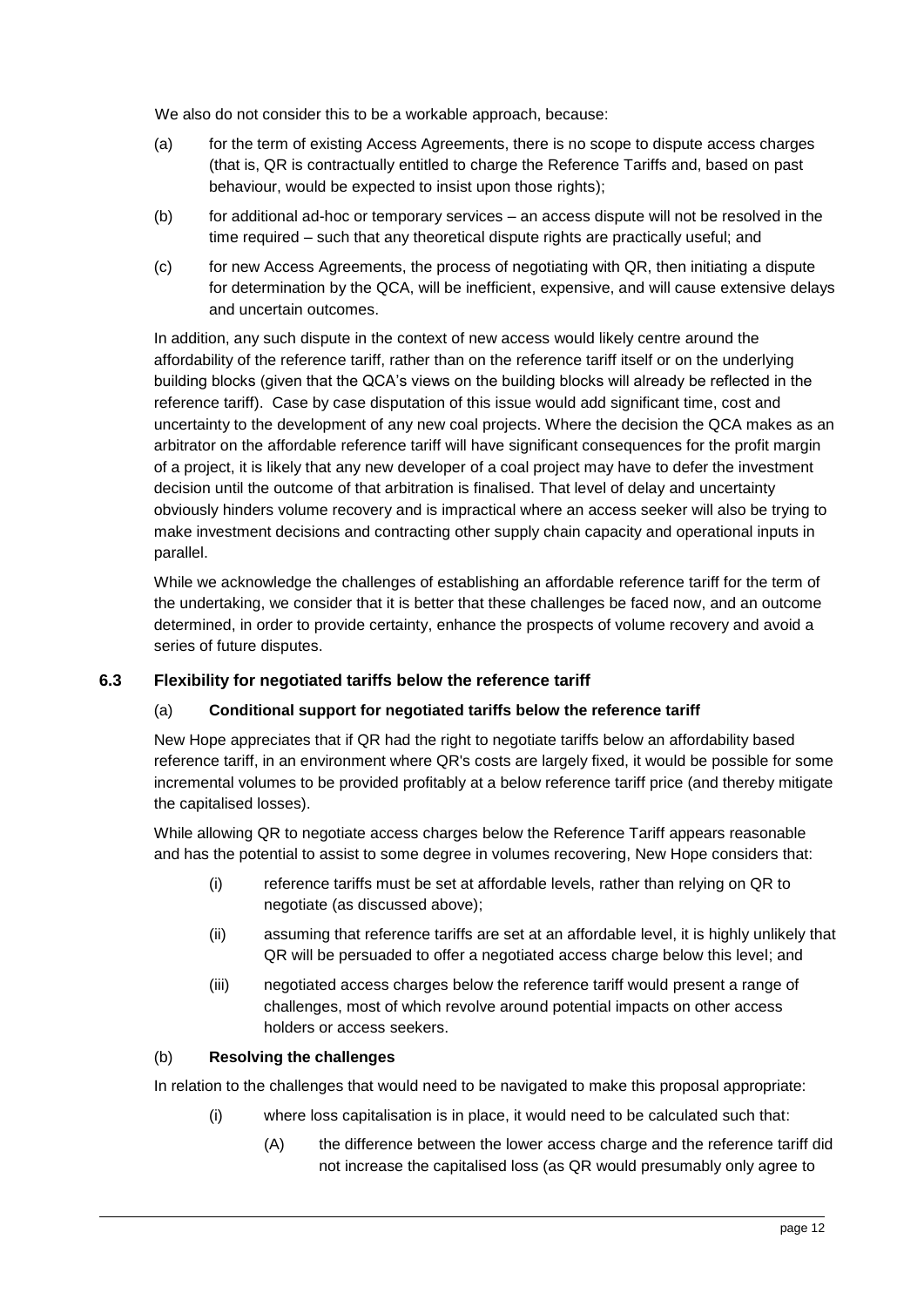the service at the lower access charge if it generated profits or reduced losses); and

- (B) any net profit generated should be deducted from the capitalised loss for the relevant year; and
- (ii) consideration would need to be given to how to manage any adverse consequences and equity issues involved in different access seekers facing different levels of access charges (where that price discrimination is not driven by cost or risk) – with consideration given to how differential pricing of that nature might impact on competition in dependent markets.

Similar issues in relation to potential impacts on other access holders or access seekers arise from the other proposal noted in the Discussion Paper of de-coupling take or pay or relinquishment fees from the reference tariff.

By raising the above issues, we are not suggesting that the QCA should rule out the possibility of allowing QR to negotiate an access charge below the reference tariff. Rather, we consider that:

- (iii) if the reference tariff is set at an affordable level, which it should be, this issue (of a negotiated tariff) is unlikely to arise; and
- (iv) if the issue does arise, then, given the potential impacts on other customers and the need to address each of the issues discussed above, it may be more appropriate to approve the alternative access charge via a draft amending access undertaking. This will allow stakeholders to consider and address all of the issues which such an arrangement may raise, at the time, taking into account relevant information. Anticipating these issues and developing solutions based on hypothetical scenarios is challenging, and unnecessary given the low likelihood of negotiated access charges below the Reference Tariff being agreed with QR.

#### <span id="page-12-0"></span>**6.4 Endorsed Variation Event: Change in Volumes**

The question of whether an Endorsed Variation Event should apply for increases in contracted coal services above the forecast volume levels on which reference tariffs were based depends on how reference tariffs were developed, and whether QR is recovering its full building block costs (total revenue requirement).

As discussed earlier in these submissions, where the QCA agrees that an affordability base tariff should be established with a loss capitalisation methodology (as per New Hope's submission), the notional 'building blocks' would be revised (to the extent that particular building blocks contain a variable element) with changes in volume for the purposes of calculating the total revenue requirement. An Endorsed Variation Event (in the true sense of an event that changes the reference tariff) is not required until full recovery of building block costs is achieved, and any capitalised loss is repaid. This submission has instead separately discussed a 'volume trigger' process for how the building blocks would be reviewed for the purposes of determining the total revenue requirement (and therefore extent of capitalised losses) as volumes increase from those envisaged at the time of setting the initial total revenue requirement.

From New Hope's perspective, it appears that there are three possible scenarios to consider: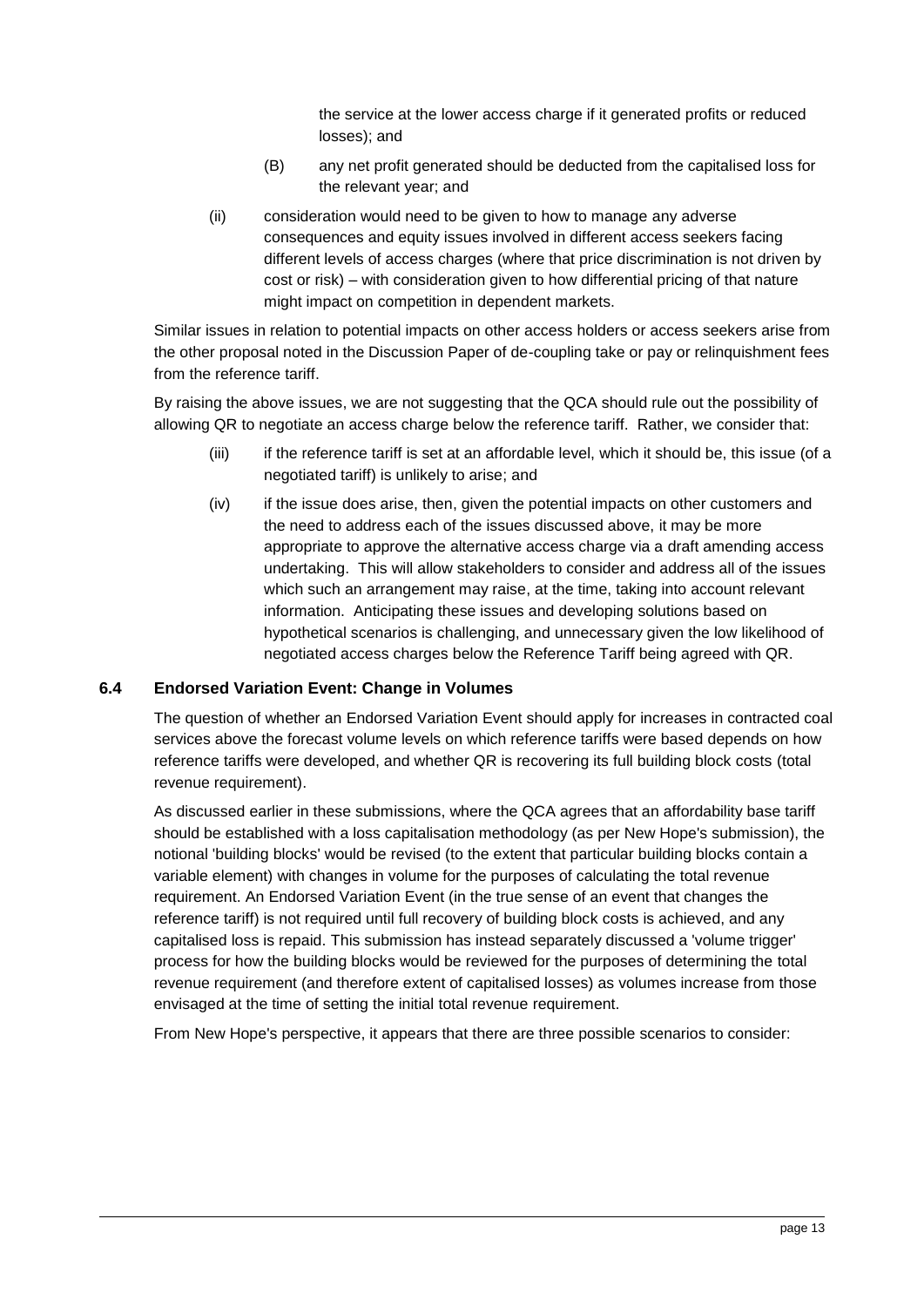| <b>Scenario</b>                                                                                                                                                                                                                                   | <b>Approach to Endorsed</b><br><b>Variation Event</b>                                                                                                                                                                                                                                                                                                                   | <b>Comment</b>                                                                                                                                                                                                                                                                                        |
|---------------------------------------------------------------------------------------------------------------------------------------------------------------------------------------------------------------------------------------------------|-------------------------------------------------------------------------------------------------------------------------------------------------------------------------------------------------------------------------------------------------------------------------------------------------------------------------------------------------------------------------|-------------------------------------------------------------------------------------------------------------------------------------------------------------------------------------------------------------------------------------------------------------------------------------------------------|
| <b>QCA Draft Decision scenario:</b><br>Reference Tariffs reflect full<br>building block costs (not<br>constrained by affordability<br>considerations) AND forecast<br>volumes fully utilise the<br>capacity reflected in the cost<br>allocations. | Little need for Endorsed<br>Variation Event. If volumes<br>exceed the forecast, this<br>represents utilisation of<br>additional capacity, the cost<br>of which is not reflected in the<br>building block costs. The<br>additional revenue will<br>compensate QR for the use<br>of this capacity. However,<br>QR may be over-<br>compensated for certain fixed<br>costs. | This scenario aligns with the<br>basis of the QCA's draft<br>decision. At a forecast of<br>9.1mt, coal customers were<br>utilising all of the capacity<br>which was reflected in the<br>building blocks. On this<br>basis, the QCA concluded<br>that an Endorsed Variation<br>event was not required. |
| AU1 scenario:<br>Reference Tariff reflect full<br>building block costs (not<br>constrained by affordability<br>considerations) but forecast<br>volumes do not fully utilise the<br>capacity reflected in the cost<br>allocations.                 | <b>Endorsed Variation Event is</b><br>required. Reference Tariffs<br>include payment for some<br>level of excess capacity. At<br>higher volumes, continuing to<br>pay the same Reference<br>Tariffs will represent double<br>payment for that capacity.                                                                                                                 | This scenario aligns with the<br>situation under AU1. On this<br>basis, the QCA concluded<br>that an Endorsed Variation<br>event was required.                                                                                                                                                        |
| Low volume scenario:<br>Reference Tariffs do not<br>reflect full recovery of building<br>block costs (i.e. are<br>constrained by considerations<br>of affordability). Loss<br>capitalisation applies.                                             | The notional 'building blocks'<br>tariff would presumably be<br>recalculated with changes in<br>volume for the purposes of<br>calculating the total revenue<br>requirement (which is needed<br>to determine the extent of<br>capitalised losses).                                                                                                                       | This reflects our expectations<br>under the 'low volume'<br>scenario. The Endorsed<br>Variation Event would not<br>apply until total revenue<br>requirement was being<br>achieved and any capitalised<br>losses were repaid.                                                                          |
|                                                                                                                                                                                                                                                   | An Endorsed Variation Event<br>(in the true sense of an event<br>that changes the reference<br>tariff) is not required until full<br>recovery of building block<br>costs is achieved, and any<br>capitalised loss is repaid.                                                                                                                                            |                                                                                                                                                                                                                                                                                                       |

Given the current volume outlook, New Hope considers the third of those (the low volume scenario) represents the appropriate approach for the 2020 DAU.